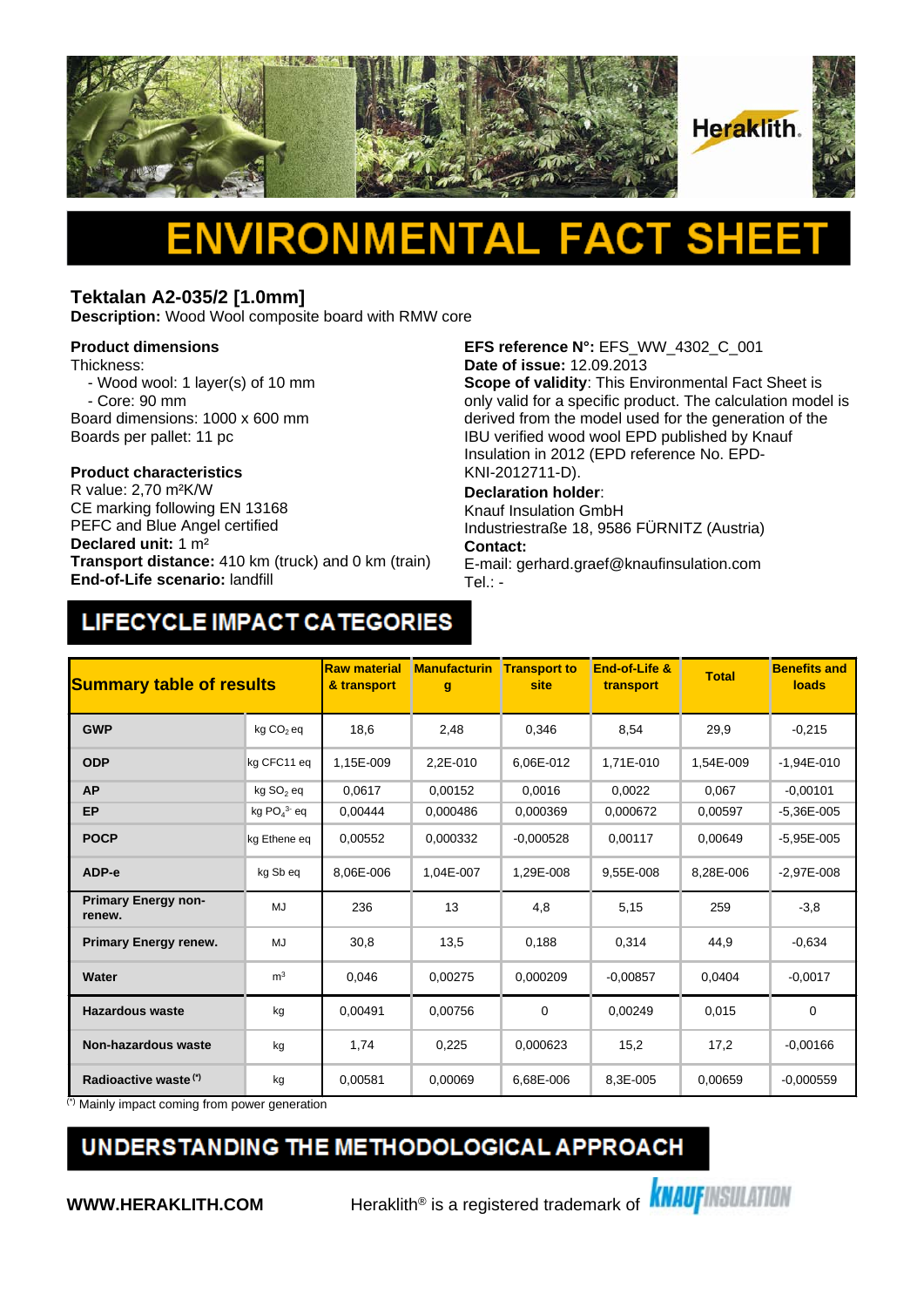

#### **Objectives**

Knauf Insulation is committed to making information about the environmental impact relating to products it places on the market available upon request. The format for presenting this information can either be a standard verified EPD or a simpler Environmental Fact Sheet based on a verified EPD.

The results are based on the LCA of Wood Wool insulation products produced by Knauf Insulation as an average from three different sites, Oosterhout (The Netherlands), Simbach (Germany) and Zalaegerszeg (Hungary).

The areas of application of the wood wool boards include underground parking, basement ceiling and pitched roof, etc.

#### **System boundaries**

The assessment is based on a "Cradle to Gate" LCA with the following additional stages: transportation to job site and end of life stages. Benefits and loads beyond the system boundaries are not included in the total. The 'Cradle to Gate' assessment takes into consideration the following stages of the life cycle: from raw material extraction, (including the necessary upstream processes, auxiliaries, transports and energy supply), the manufacturing and transportation to construction site, as well as the transportation to and the end LCA of life itself. The end of life and the benefits and loads beyond the system boundaries are based on landfill scenarios.

#### **Scope**

Standards: the environmental data reported in this Environmental Fact Sheet are based on calculation rules according to EN 15804 (see annex).The Life Cycle Assessment (LCA) follows ISO 14040:2006 and ISO 14044:2006.

#### **Data and tools**

The model used for the calculation of the LCA results is derived from a verified EPD model. In order to calculate results according to EN 15804, the original model was updated with background LCA datasets from 2012 and slightly adapted (e.g. modules according to EN 15804 and generic end-of-life modules). GaBi 6 software and data were used for modeling and calculation of results. [www.gabi-software.com](http://www.gabi-software.com)

#### **Verification**

The results and the consistency with the abovementioned standards have been checked through an extensive internal review applying PE INTERNATIONAL's quality standards. The original underlying LCA model for Wood Wool was verified by IBU in 2012 and communicated in three Environmental Product Declarations (EPDs). The current calculation has been conducted INTERNATIONAL AG according to the requirements of the PCR "Holzwerkstoffe" /PCR 2011/

### **ENVIRONMENTAL INDICATORS**

**Global Warming Potential** (GPW): impact of greenhouse gases such as carbon dioxide (CO<sub>2</sub>) or methane.

**Ozone Depletion Potential** (ODP): relative impact that the product can cause to the stratospheric ozone layer.

**Acidification Potential** (AP): the acidification of soils and waters predominantly occurs through the transformation of air pollutants into acids

**Eutrophication Potential** (EP): impact of nitrification by nitrogen and phosphorus to aquatic and terrestrial ecosystems, for example through algal blooms, disturbing the balance between species.

**Photochemical Ozone Creation Potential** (POCP): also known as summer smog, the impact from oxidizing of volatile compounds in the presence of nitrogen oxides (NOx) which frees ozone in the lower atmosphere

**Abiotic Depletion Potential element** (ADP- e): impact from depletion of resources excluding fossil fuel resources (such as oil or natural gas) expressed in equivalent antimony so to take into account scarcity of resources.

**Non-renewable Primary Energy**: non-renewable energy resources required to manufacture the product. Sources of nonrenewable energy are fossil fuels and uranium**.**

**Renewable Primary Energy:** renewable energy resources required to manufacture the product. Sources of renewable energy are biomass, wind, solar or hydraulic sources for example.

**Net fresh water**: input of net fresh water consumed in the life cycle stages ("blue water consumption" equals evaporated water).

**Annex to Environmental Fact Sheet N° EFS\_WW\_4302\_C\_001**

Complete results according to EN 15804 presentation

**RESULTS OF THE LCA - ENVIRONMENTAL IMPACT:** 1 m² Tektalan A2-035/2 [1.0mm]

**WWW.HERAKLITH.COM** Heraklith® is a registered trademark of **KNAUFINSULATION**